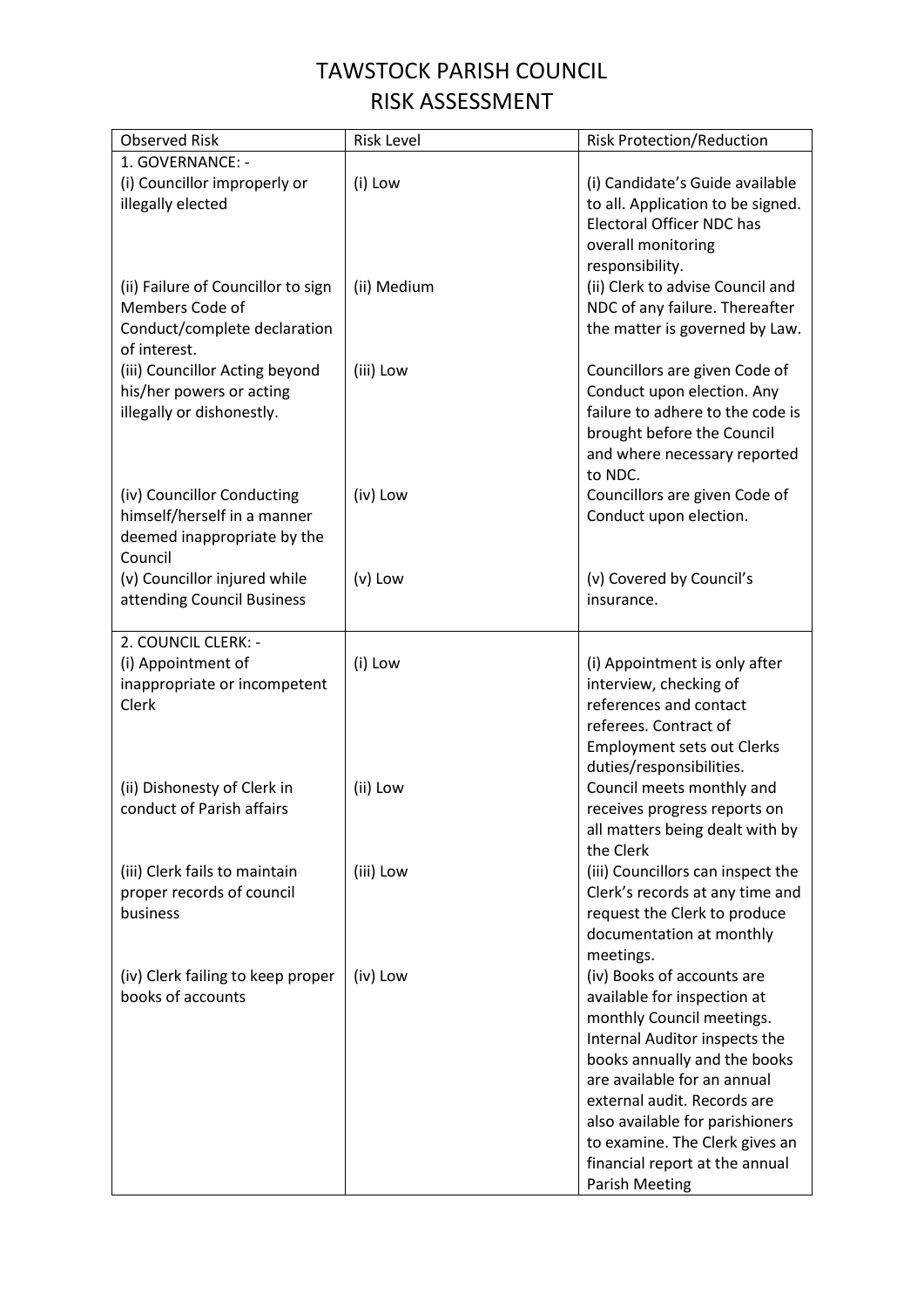## TAWSTOCK PARISH COUNCIL RISK ASSESSMENT

| (v) Clerk fails to advise Council<br>of its statutory rights, duties or<br>responsibilities     | $(v)$ Low   | (v) Clerk is under instruction to<br>advise Council of all changes<br>notified by NDC or any other<br>statutory body                                            |
|-------------------------------------------------------------------------------------------------|-------------|-----------------------------------------------------------------------------------------------------------------------------------------------------------------|
| (vi) Clerk fails to carry out the<br>instructions of Council                                    | (vi) Low    | (vi) Actions of the Clerk are<br>reviewed monthly by the<br>Council                                                                                             |
| (vii) Dishonesty or negligence<br>in relation to the Council's<br>money (inc. cash) and assets  | (vii) Low   | (vii) All cheque payments must<br>be signed by 2 Councillors.<br>Internal audit examines the<br>records annually. External<br>Auditor conducts annual<br>review |
| (viii) Clerk acting beyond their<br>authorised powers                                           | (viii) Low  | (viii) Level of authorised<br>powers is laid down by the<br>Council and reviewed for any<br>matter where the Clerk is<br>given discretion.                      |
| (ix) Clerk injured in the course<br>of carrying out his/her duties                              | (ix) Low    | (ix) Covered by Insurance                                                                                                                                       |
| 3. COUNCIL'S<br>EMPLOYEES/CONTRACTORS<br>OTHER THAN THE CLERK                                   |             |                                                                                                                                                                 |
| (i) Inappropriate Behaviour                                                                     | (i) Low     | (i) References are obtained<br>and employment is<br>probationary until ability is<br>proven                                                                     |
| (ii) Incompetent Work                                                                           | (ii) Low    | (ii) Dismissal available in<br>accordance with contract<br>employment and current<br>employment law. Insurance<br>protection is reviewed                        |
| (iii) Exceeding the given<br>authority                                                          | (iii) Low   | (iii) Clear verbal/written<br>instructions given provided by<br>the Clerk. Contract of<br>employment deal with<br>discipline.                                   |
| (iv) Injury arising during<br>employment                                                        | (iv) Low    | (iv) Employers liability<br>insurance cover                                                                                                                     |
| 4. COUNCILS ASSETS/THIRD<br>PARTY LIABILITY                                                     |             |                                                                                                                                                                 |
| (i) Assets (Tower View and<br><b>Tudor Recreation Areas)</b>                                    | (i) Medium  | (i) Covered by Insurance.<br>Monthly Play Equipment<br>Inspections                                                                                              |
| (ii) Claims in respect of injury<br>or loss by any member of the<br>public by reason of contact | (ii) Medium | (ii) Careful consideration by<br>the Council in view of<br>increasing litigation. The assets                                                                    |